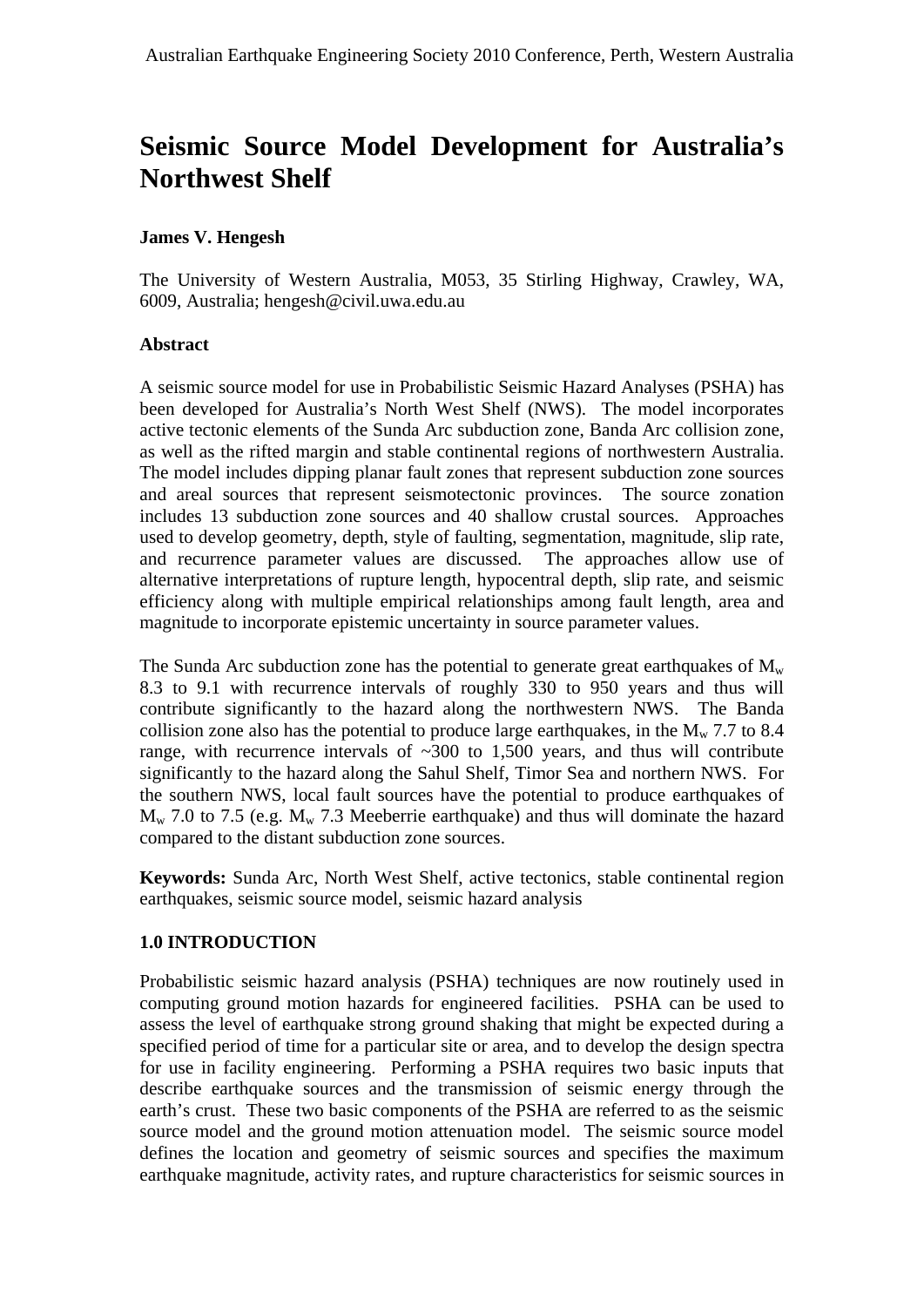a model region (Hengesh and Lettis, 2005). The ground-motion attenuation model describes how ground motions diminish with distance away from a seismic source (see for example Somerville et al., 2009). This paper describes development of a seismic source model for Australia's North West Shelf (NWS).

Previous published seismic source models developed for the region have followed political boundaries and therefore do not provide a complete description of earthquake sources that affect the NWS. For example, the AUS 5 model of Brown and Gibson (2004) provides a detailed zonation of shallow crustal area source zones for the entire Australian continent, but does not include source zones for the Sunda and Banda arc segments of the plate boundary (described below). Similarly, the most recent update of the Indonesian Building Code (Irsyam et al., 2010) uses a source model that includes the main plate boundary features, but does not include any sources within Australia. The source zonation presented below is based on a detailed analysis of geological, seismological, tectonic, and geodetic data and incorporates active plate boundary sources, as well as sources along the NWS and within the Australian craton. The approach discussed below for developing the parameter values for use in PSHA allows incorporation of alternative interpretations of rupture length, hypocentral depth, slip rate, and seismic efficiency to incorporate epistemic uncertainty in the hazard analysis.



**Figure 1. Regional tectonic setting of Southeast Asia and northern Australia. The light shaded areas are continental shelves of Eurasia and Australia. From Hall and Wilson (2000).** 

#### **2.0 REGIONAL TECTONIC SETTING**

The northwest Australian continental margin records a history of over 725 million years and includes development of foreland basins, intra-cratonic rifts, rifted-margin, passive margin, and now a collisional margin. The northern margin of the Australian plate is characterized by active plate boundary subduction and collisional processes (Figure 1), and the western margin is characterized by passive "Atlantic-type" processes.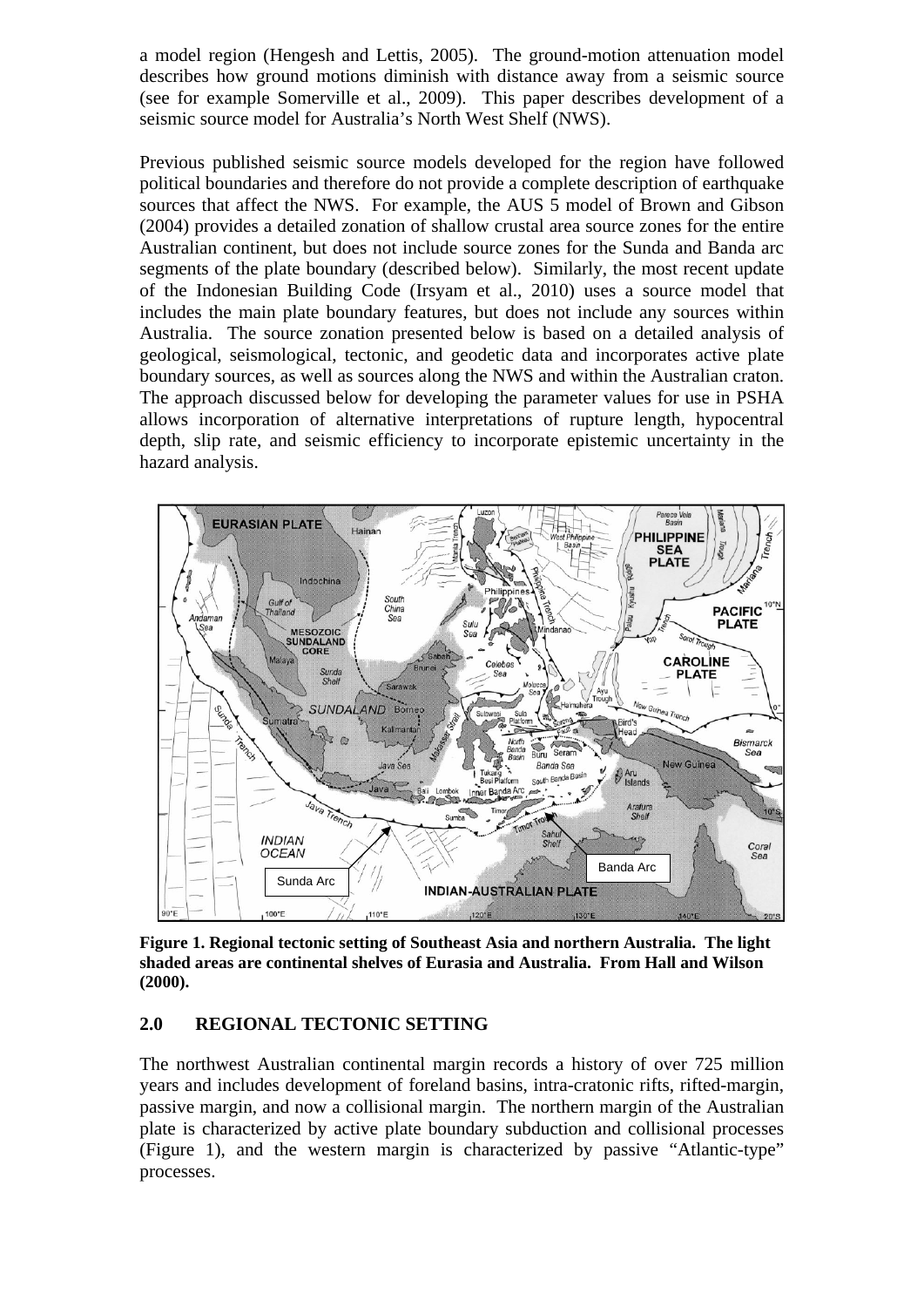The northwestern margin of the Australian Plate is involved in a complex collision with the Sunda Shelf part of the Eurasian plate and marginal seas of the Indonesia region (Figure 1; Hall and Wilson, 2000). The Australian plate is moving along an azimuth of between 011° and 015° and is converging with the Sunda Arc subduction zone and the Banda Arc collision zone at a rate of 56 to 72 mm/yr relative to a fixed Sunda Shelf reference frame (Figure 1; Simons et al., 2007).

The northwestern part of the Australian Plate consists of two main parts including Australian continental crust and oceanic crust of the Indian Ocean, and the differences in crustal type control the nature of processes occurring along the plate boundary. In the past, subduction has occurred along the entire Sunda and Banda plate boundary, but now is limited to that part of the plate boundary where oceanic crust of the Indian Ocean is colliding with the trench (Silver et al., 1983). Subduction extends from the Andaman Islands in the northwest to approximately 120-121° east longitude near the island of Timor. East of this location, the Indian Ocean crust already has been consumed, subduction has ceased, and fragments of former island arcs are being accreted to the Australian Plate (Keep et al., 2003). The collision of Australian continental crust with the southern Banda Arc has caused profound changes in the style of deformation along the plate boundary including reduction or cessation of north-directed subduction, accretion of the former island arc, and reversal of subduction polarity.

The collision of Australian continental crust with the southern Banda Arc also is causing deformation of northern and northwestern Australia including regional tectonic warping (Hengesh et al., 2010), reactivation of older rift-related structures (Keep et al., 2000), and surface faulting (Clark et al., 2006). This deformation has caused the occurrence of large magnitude earthquakes including the 1941  $M_w$  7.1 Meeberrie earthquake. Therefore, seismogenic sources along the plate boundary and within the Australian plate need to be incorporated in the seismic source model for the NWS.

### **3.0 SEISMIC SOURCE CHARACTERIZATION**

Ground motion analyses for projects on the NWS may require consideration of earthquake sources in the Sunda Arc subduction zone, Banda Arc collision zone, reactivated rift related structures along the northwestern Australia continental margin, and the stable continental regions within the interior. These four tectonic provinces have been subdivided into the 53 distinct seismic source zones that model sources of earthquakes along the subduction zone and within the shallow crust (Figure 2).

### **3.1 Subduction Zone Sources**

The seismic source model includes seven subduction zone plate interface segments (shown in red on Figure 2). The geometries of the subduction zone segments are based on changes in orientation of the Sunda and Banda arcs, the change in crustal type from oceanic to continental (Silver, 1983), the presence of asperities along the plate boundary (Keep et al., 2003), and the presence of discrete crustal blocks with unique motion vectors (Bock et al., 2003; Nugroho et al., 2009). Four subduction zone plate interface segments are defined along the Java trench, two along the Timor trough, and one along the Aru trough.

Subduction zone sources are characterised by three separate types of earthquake occurrence models. These include: (1) characteristic earthquakes (i.e.  $M_w > 8$ ) caused by thrust motion on the dipping plate interface between depths of about 10 to 45 km;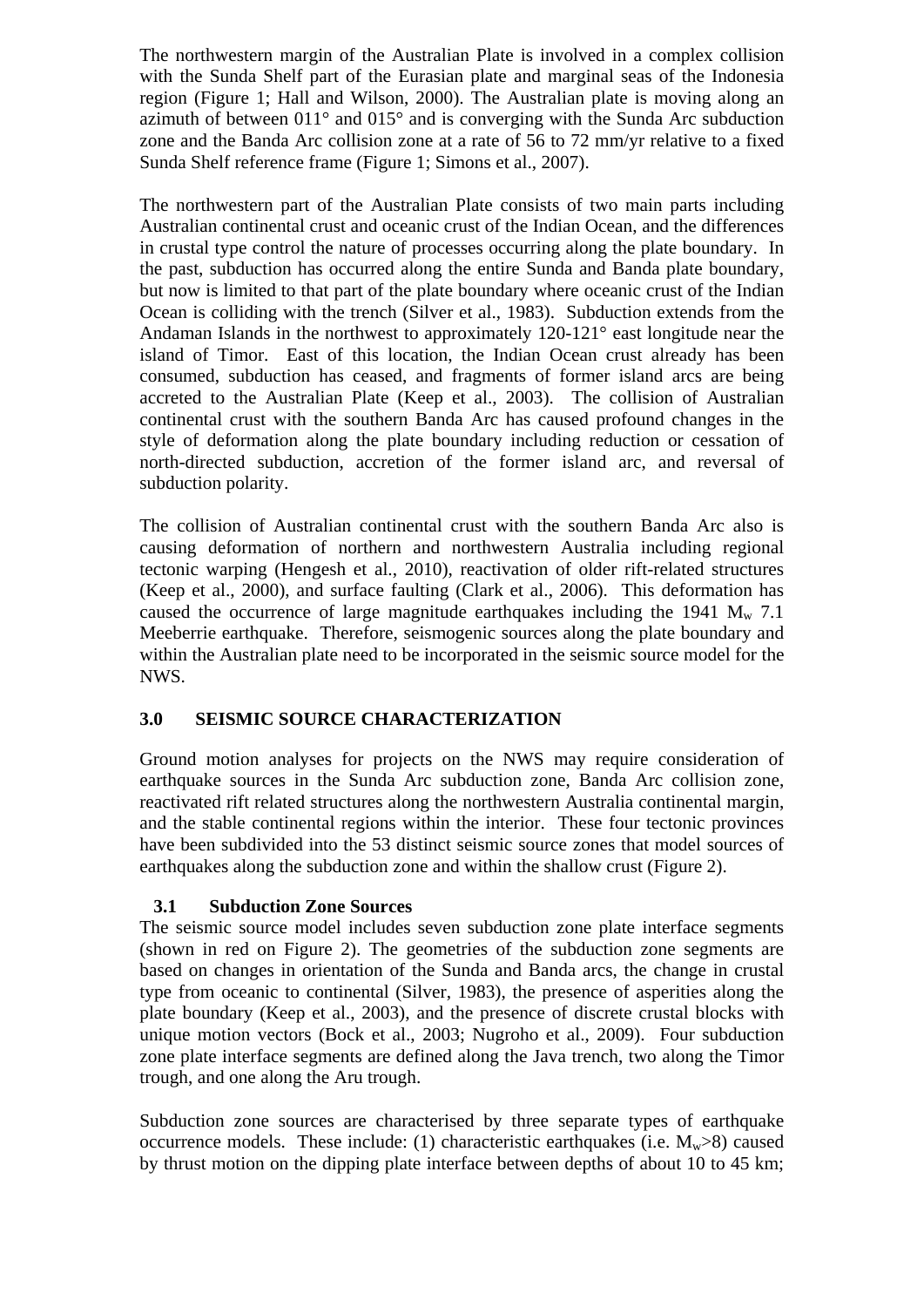(2) distributed earthquakes with magnitudes less than the characteristic events originating along the plate interface and within the descending slab between depths of about 10 and 45 km; and (3), deep earthquakes (depths greater than ~45 km) referred to as "intraplate" events that occur within the subducted oceanic slab down dip of the plate interface.

The first two types of sources are combined to form a truncated exponential earthquake recurrence model that includes both large magnitude characteristic earthquakes and smaller intracycle events on the plate interface zone. The intraplate source is modeled with a Gutenburg-Richter-type exponential recurrence model.

#### Segmentation and Maximum Earthquake Magnitude Distributions

A maximum earthquake magnitude distribution  $(M_{max})$  is defined for each plate interface segment based on a range of fault rupture scenarios (characteristic earthquakes). A range of potential  $M_{\text{max}}$  events is developed so that the seismic source model represents the uncertainty in available data and natural variability in the rupture process. For subduction zone sources, maximum earthquake magnitudes can be estimated using the length-magnitude relationships of Dorbath et al. (1990), and area-magnitude relationships of Geomatrix (1993), and Wyss (1979).

Factors that should be considered in the analysis of maximum magnitudes include: (a) the minimum size of the rupture area based on the maximum historical earthquake for each segment; (b) uncertainties in potential length and/or width of a rupture area; (c) presence of physical features on the subducting plate (i.e. Roo Rise and Scott Plateau) or overriding plate (Sumba continental sliver) that could act as rupture segmentation points; and (d) maximum possible rupture dimensions for events larger than historical maximums. The depth limits for ruptures on the plate interface can be constrained by the approximate limits of the 100° to 350°C isotherms (lines of constant temperature), within which most large magnitude subduction zone earthquakes occur (Peacock and Hyndman, 1999). An example of the parameter values used to calculate  $M_{\text{max}}$  are shown for the East Java segment on Table 1.

**Table 1. Example single segment source parameter values used to estimate Mmax for plate interface zones.** 

| <b>Estimated Dip of</b><br><b>Plate Interface</b> |      |     | <b>Max Rupture</b><br>Depth (km) |     |     | Down-Dip<br><b>Rupture Width</b><br>(km) |     |     | <b>Estimated</b><br><b>Rupture Length</b><br>(km |     |     | Rupture Area $(km^2)$ |       |       |
|---------------------------------------------------|------|-----|----------------------------------|-----|-----|------------------------------------------|-----|-----|--------------------------------------------------|-----|-----|-----------------------|-------|-------|
| Min                                               | Mid  | Max | Min                              | Mid | Max | Min                                      | Mid | Max | Min                                              | Mid | Max | Min                   | Mid   | Max   |
| 21                                                | 22.5 | 24  | 35                               | 40  | 45  | 86                                       | 105 | 126 | 230                                              | 335 | 440 | 19792                 | 35016 | 55250 |

| $M_w$ (Length)<br>(Dorbath et al., 1990) |     |     |     | $M_w(Area)$<br>Geomatrix (1993) |     | $M_w(Area)$<br>(Wyss, 1979) |     |     |  |
|------------------------------------------|-----|-----|-----|---------------------------------|-----|-----------------------------|-----|-----|--|
| Min                                      | Mid | Max | Min | Mid                             | Max | Min                         | Mid | Max |  |
| 8.3                                      | 8.5 | 8.7 | o.∠ | 8.4                             | 8.5 | 8.3                         | 8.5 | 8.7 |  |

Given the limited available paleoseismic data for the Java and Timor segments it is necessary to consider the possibility of great earthquakes involving multiple segment ruptures. The length and area combinations for one, two and three segment ruptures, and the three empirical relationships used to estimate magnitudes, result in  $M_{\text{max}}$ values that range from  $M_w$  8.3 to 9.1 for the Java Trench part of the subduction zone, and  $M_w$  7.9 to 8.4 for the Timor trough. Four segment ruptures also can be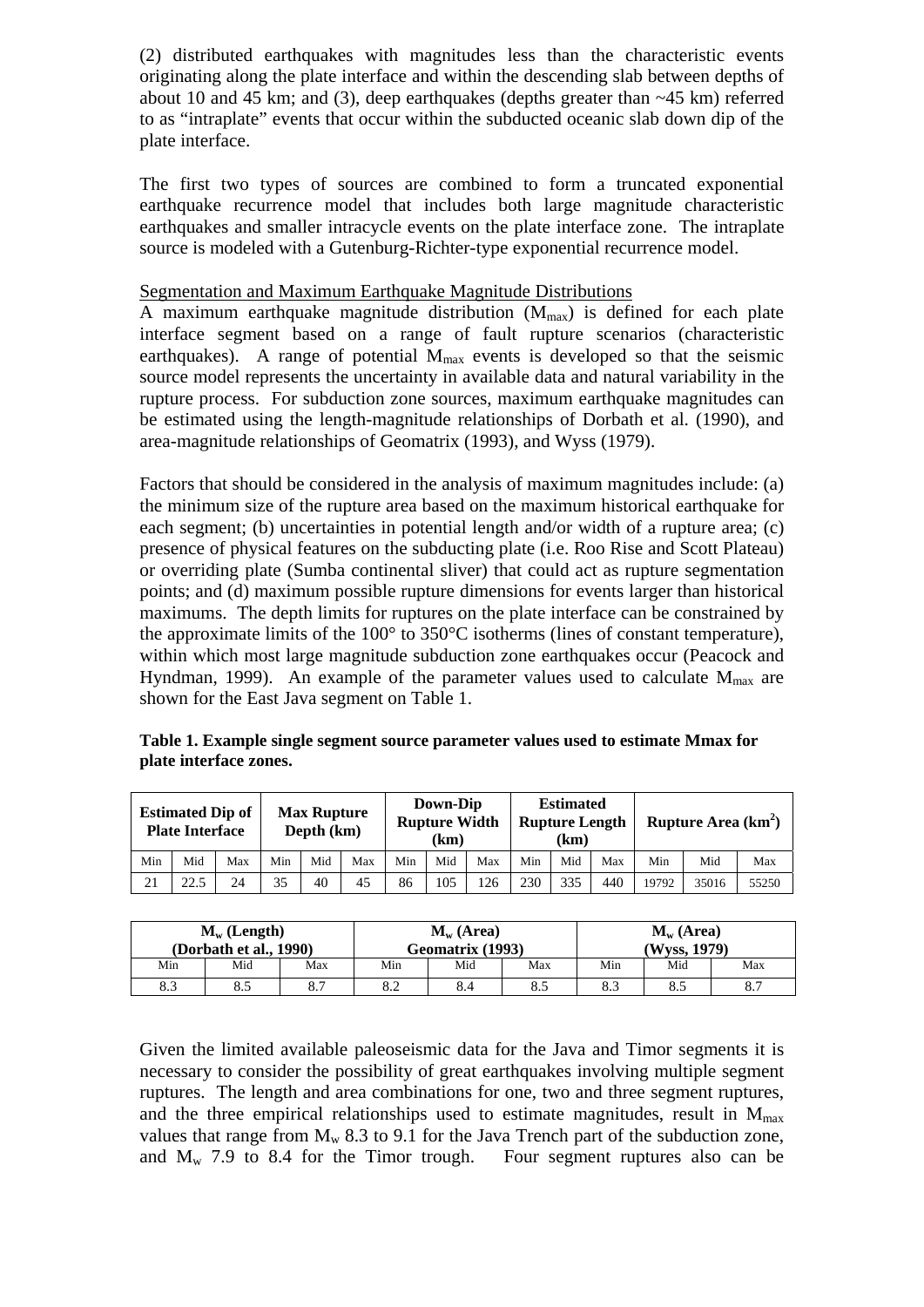considered, but the resulting magnitudes are considered by this author to be unrealistically large (e.g.  $M_w$  9.4 to 9.8).

#### Slip Rate and Earthquake Recurrence

Fault slip rates are used to compute the recurrence of characteristic earthquakes on the plate interface segments. However, because no fault-specific slip rate data are available for the Java, Timor or Aru subduction zones it is necessary to use published geodetic data (Bock et al., 2003; Nugroho et al., 2009) that provide the total relative plate motion rate across the plate boundary. The total rate is corrected by assuming that only the plate-normal component of relative motion accumulates and ultimately is released during great earthquakes on the plate interface, while the plate margin parallel component of motion is partitioned onto shallow crustal sources (Sieh and Natawidjaja, 2000), such as structures within the Banda Sea (McCaffrey, 1989). Because of the obliquity of the plate motion azimuth relative to plate boundary structures, only part of the total relative plate velocity is accommodated on the interplate zones (Table 2).

Slip rates on plate interface segments also are corrected to account for the observation that in subduction zones worldwide, only a fraction of the measured motion produces elastic strain energy that is released by earthquakes. The proportion of strain accumulated on the plate interface relative to the total possible strain is described by the seismic coupling coefficient (Pacheco et al., 1993). The published seismic coupling coefficient for the Java segment of the Sunda Arc subduction zone is 1%, indicating that for every 100 meters of slip along the plate interface, only one meter is released seismically. McCaffrey (1996), however, indicates that there can be an order of magnitude or more uncertainty in these estimates.

Although the seismic coupling coefficient is a major source of uncertainty in final slip rate values, the lack of great earthquakes over the past several hundred years supports the interpretation that a large part of the strain across the plate boundary is released aseismically. Applying all of the relative motion between plates will result in an overly conservative assessment of fault slip and earthquake recurrence. This has the effect of artificially driving up hazard results.

The effective slip rates that should be used in hazard analyses account for both strain partitioning and seismic coupling. An example derivation of effective slip rates for the East Java interplate zone is presented in Table 2.

| Table 2. Calculation of Effective Slip Rates for the Java Trench and Timor Trough |  |  |  |  |  |
|-----------------------------------------------------------------------------------|--|--|--|--|--|
| <b>Interplate Segments</b>                                                        |  |  |  |  |  |

| <b>Seismic</b><br><b>Source</b><br><b>Name</b> | <b>Plate</b><br><b>Convergence Rate</b><br>(mm/yr) |     |     | <b>Obliquity</b><br>(deg.) | <b>Plate Normal</b><br>Rate $(mm/yr)$ |      |      | Seismic<br>Coupling<br><b>Coefficient</b> | <b>Effective Slip</b><br>Rate (mm/yr) |      |      |
|------------------------------------------------|----------------------------------------------------|-----|-----|----------------------------|---------------------------------------|------|------|-------------------------------------------|---------------------------------------|------|------|
|                                                | Min                                                | Mid | Max | Ave                        | Min                                   | Mid  | Max  | Ave                                       | Min                                   | Mid  | Max  |
| East<br>Java                                   | 63                                                 | 69  | 75  | 13                         | 57.5                                  | 65.3 | 73.1 | 0.2                                       | 11.5                                  | 13.7 | 14.6 |

Once effective slip rates are defined, earthquake recurrence intervals are estimated for the characteristic earthquakes associated with each single interplate segment or multiple segment rupture. Recurrence intervals are calculated by dividing the seismic moment  $(M<sub>o</sub>)$  of each characteristic earthquake by moment rate, where moment is calculated directly from the relationship between  $M_0$  and  $M_w$  (Hanks and Kanamori,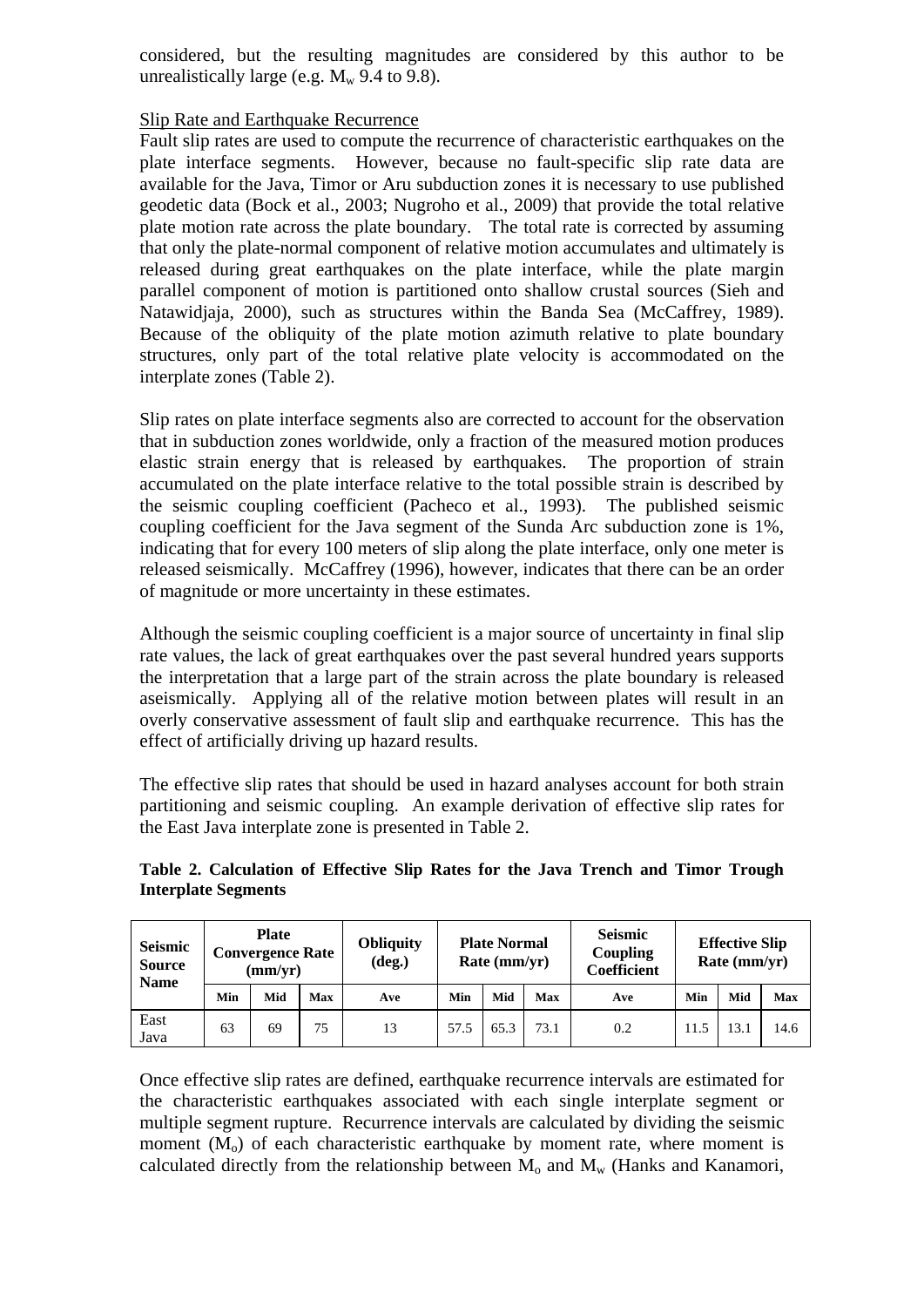1979) and moment rate is calculated as the product of effective slip rate, crustal rigidity, and rupture area of each characteristic earthquake. Table 3 summarises the calculated earthquake recurrence intervals for the example of the East Java segment.

| <b>Name</b> | <b>Effective Slip Rate</b><br>(mm/yr) | <b>Moment Magnitude</b><br>(Mw) | <b>Recurrence (yrs)</b> |
|-------------|---------------------------------------|---------------------------------|-------------------------|
|             | 12.3                                  | 8.2                             | 222                     |
| East Java   | 13.4                                  | 8.5                             | 298                     |
|             | 14.6                                  | 8.7                             | 432                     |

**Table 3. Summary of recurrence intervals for the East Java Segment** 

# **3.2 Intraplate Source Zones**

Six intraplate seismic source zones are included in the source model (shown in blue on Figure 2). The intraplate source zones model the occurrence of earthquakes within the subducted Indian Ocean slab below the depth of the plate interface. Magnitude estimates are based on recorded seismicity and examples of events from similar tectonic settings. The largest recorded intraplate earthquakes are typically on the order of  $M_{\rm w}$  7.75 to 8.3. The historical magnitude frequency distribution for intraplate source zones is determined for those events occurring within the volume of crust defined by the map projection of the intraplate zone and extending from the base of the shallow crust (e.g. 45 km) to the maximum depth of recorded earthquakes inferred to be associated with the subducted slab. Earthquake recurrence for subduction zone intraplate sources is modeled using a truncated exponential magnitude distribution.

# **3.3 Shallow Crustal Source Zones**

The seismic source model for shallow crustal sources includes 40 areal zones that characterize the occurrence of shallow crustal earthquakes (Figure 2). Areal source zones represent regions with similar tectonic and seismological characteristics and are modeled as having uniform magnitude, recurrence and style of faulting parameter values. Shallow crustal source parameter values that are required for input to a PSHA include: (1) source location; (2) depth of earthquake occurrence; (3) style of faulting; (4) maximum earthquake magnitude  $(M_{max})$  distributions; and (5) earthquake activity rates.

Definition of the areal source zones is based on examination of geomorphological characteristics, fault locations and kinematics, tectonic block boundaries and historical seismicity. The geometries of the aerial source zones on Figure 2 mimic the major tectonic trends of northwestern Australia and the Sunda and Banda arcs. The major features modeled include: (1) shallow crust above plate interface and intraplate zones (lying above the red and blue zones); (2) the outer arc rise/forearc region (purple zones); (3) oceanic crust (black zones); (4) areas of extended and modified continental crust (green zones); (5) the rift systems (green zones); and (6) stable continental regions of northwestern Australia (black zones).

The distribution of earthquakes with depth is incorporated into a hazard model by partitioning earthquake activity rates by depth. The depth intervals are assigned based on analysis of the depth distribution of earthquakes reported in the seismicity catalog for each zone. A common practice in PSHA's is to assign all seismicity to a unique depth (e.g. 10 or 15 km). However, for local seismic sources this approach can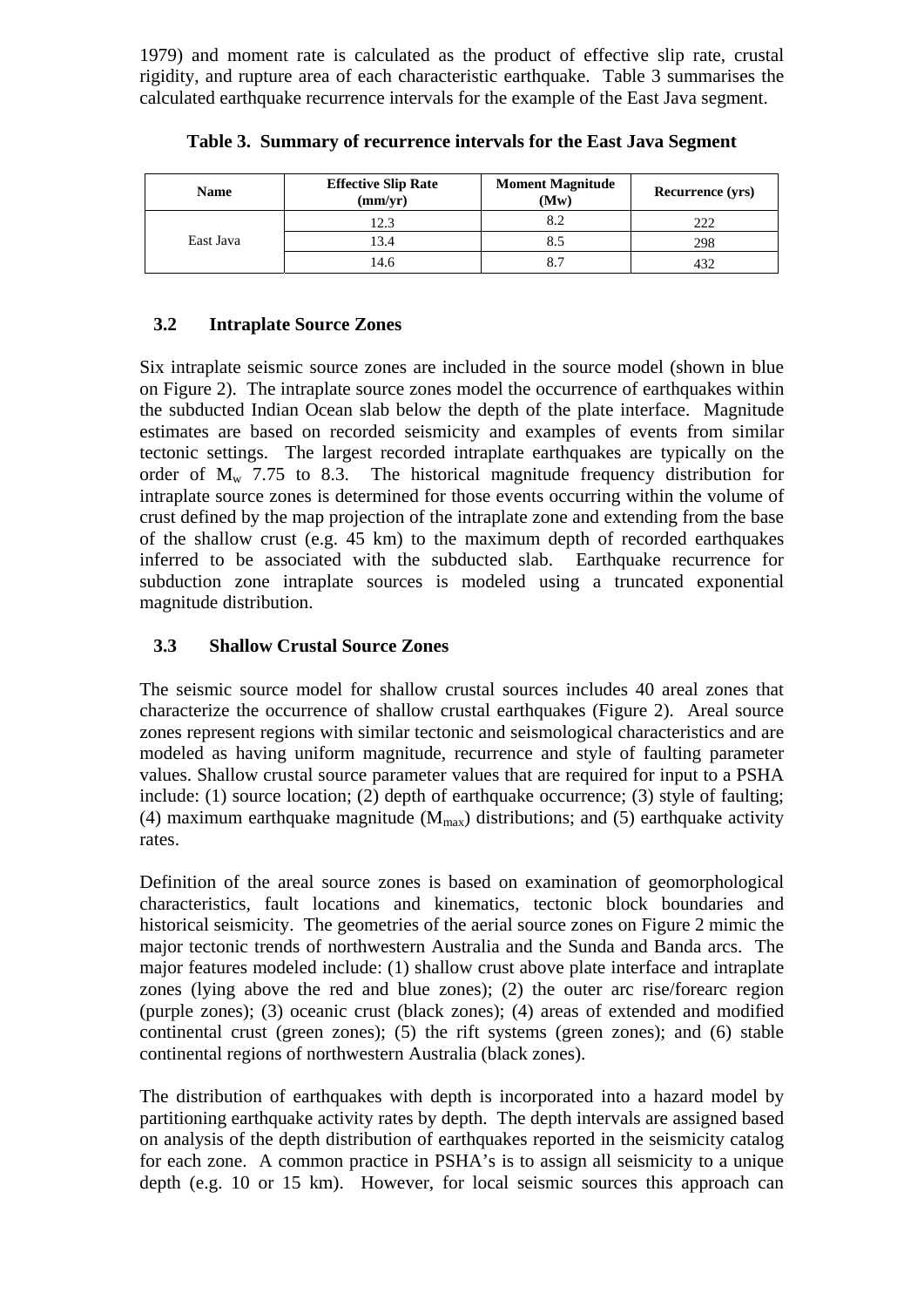concentrate seismicity that occurs at deep crustal levels at a shallow depth, thus artificially reducing the source to site distance and increasing the hazard.

The M<sub>max</sub> values associated with each zone are estimated based on the recorded historical maximum magnitudes, fault lengths, crustal thickness, and comparison to analogous tectonic features in other regions (Clark et al., 2010). For example, the global record of earthquake occurrence in stable continental regions indicates that larger earthquakes occur in areas underlain by extended continental crust (i.e. former rifted margins) than areas underlain by non-extended crust (Johnston et al., 1994; Shulte and Mooney, 2005). Higher relative magnitude distributions should therefore be assigned to areas of extended and modified continental crust than the non-extended stable continental regions of northwestern Australia. Areas of extended continental crust typically have  $\overline{M}_{max}$  values in the range of  $M_w$  7.0 to 7.5, but can be as high as  $M_{w}$  7.7 (Wheeler, 2009).  $M_{max}$  values for stable continental regions are typically assigned values in the range of  $M_w$  6.5 to 7.2. However, the occurrence of several earthquakes in of  $M_w$  6.7 in Western Australia suggests that the minimum  $M_{max}$  value should not be lower than  $M_w$  6.8.

The style of faulting inferred for each shallow crustal source zone is dependent on structural trends and the dominant regional stress pattern for that particular area. The regional stress patterns change from north to south across the model area. In the north, the regional stress pattern is dominated by northeast-southwest directed compression, while in the southern part of the model area the regional stress pattern is dominated by east-west compressive stress (Reverts et al., 2009). Therefore, although faults in the northern and southern parts of the model area may have similar orientations, the style of faulting likely to occur along those faults will vary depending on whether it is undergoing northeast-southwest compression, or east-west compression. Earthquake recurrence in areal source zones is modeled using a truncated exponential magnitude distribution.

#### **4.0 DISCUSSION**

The seismic source zonation presented on Figure 2 models the geometry of potential earthquake sources that could affect Australia's NWS. The source zonation includes 40 shallow crustal sources and 13 subduction zone sources that model the main seismotectonic provinces that have a significant influence on the location, style, and rates of earthquake occurrence along the northwestern Australia plate boundary. These include the: Sunda Arc subduction zone; Forearc Province; Banda Arc collision zone; Transitional Zone; Northwest Australia rifted margin and marginal basins, and Australian stable continental region.

The Sunda and Banda arcs have the potential to produce large to great magnitude (e.g.  $M_w$  8 to 9+) earthquakes with recurrence intervals of several hundred to a few thousand years. These events would make a significant contribution to the hazard for sites within a few hundred kilometers of the trench/trough system. Although the southern NWS (Exmouth Plateau) is located at too great a distance for these earthquakes to significantly effect design ground motions for platform and pipeline systems, consideration needs to be given to the effect that distant large magnitude earthquakes have on design of specialized systems such as LNG tanks.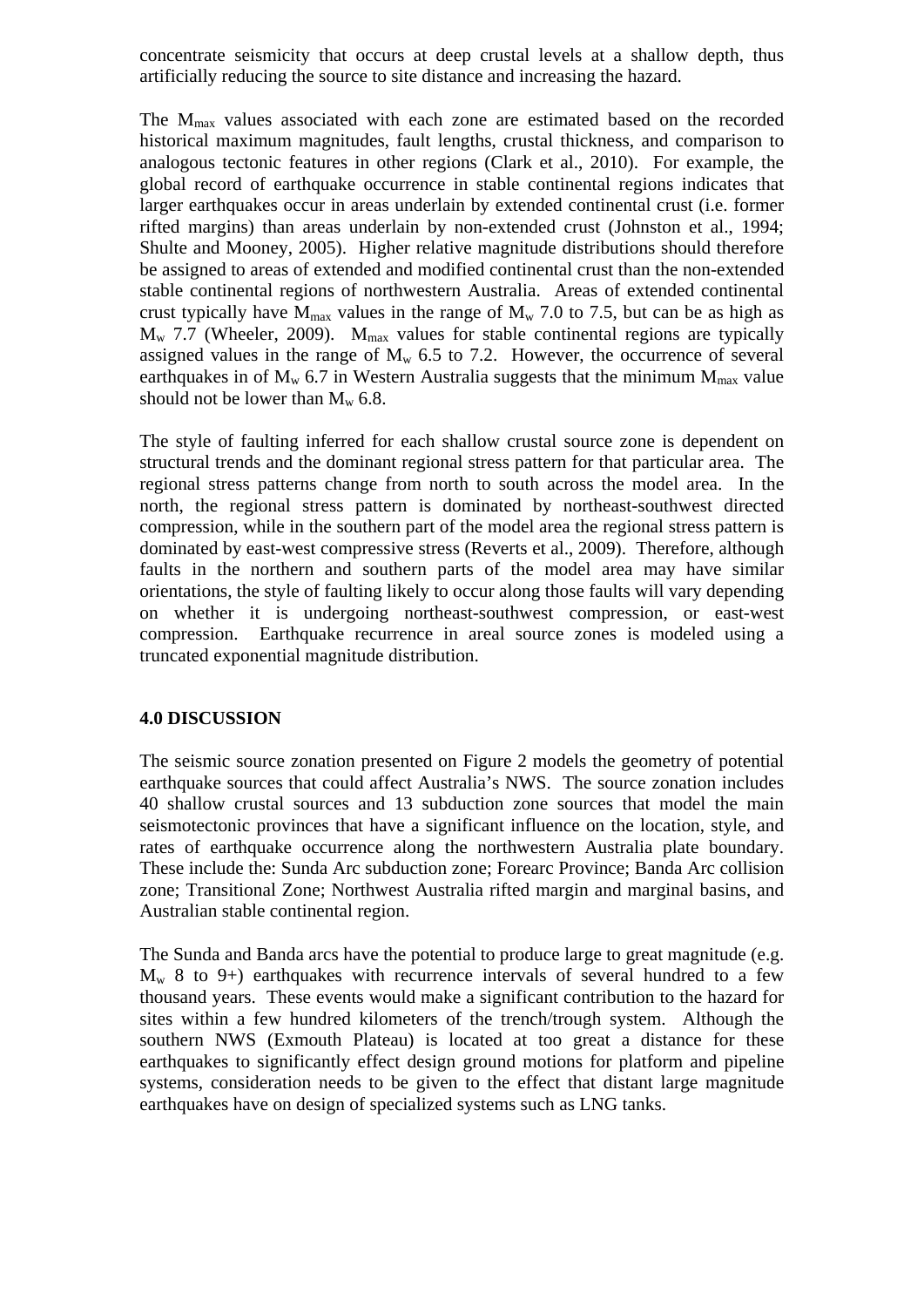

#### **Polygons:**

 $Blue = intraplate zones$  $Red = interplate zones$ Purple = forearc/outer arc rise and transitional crust Green = extended crust of rifted margins and basins Black = non-extended crust and oceanic crust Dashed lines illustrate common boundaries

#### **Faults:**

Red = Subduction/collision zone Green = rift related structures Tan = hinges and fold axis Black = lineaments and minor faults in cratonic regions Modified from AGSO (1994)

Bold dashed black and white line is the continent/oceanic terrane boundary.

Bathymetric contour interval = 1,000 metres

**Figure 2. Seismic source zonation for the North West Shelf**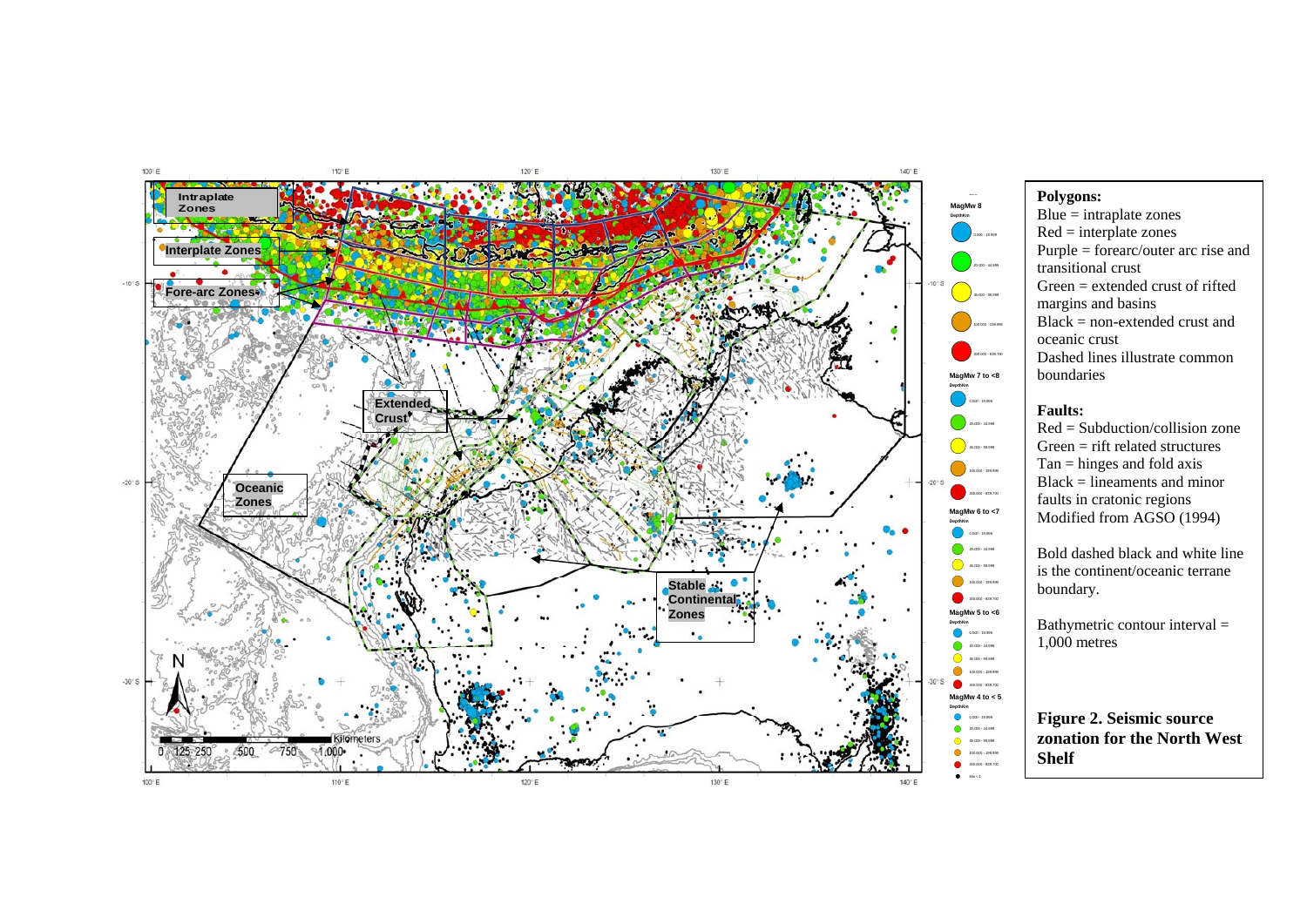The Forearc and Transitional Crust provinces also have the potential to produce large magnitude earthquakes (e.g.  $M_{w}$  7.75 to 8.3). These sources are close to the northern margin of the NWS and therefore would make a significant contribution to the ground motion hazard in this area.

The parts of the NWS that follow the continental shelf encompass a series of late Paleozoic rifts and Middle to Late Mesozoic rifts and rifted margin structures that are today the focus of significant resource development activity. A number of these structures show evidence of Late Miocene to Recent reactivation and are potential sources of future seismic activity. Although the rates of earthquake activity along these older rift related structures are low compared to the plate boundary zone, large magnitude earthquakes (e.g.  $M_w$  7.3 to 7.5) can occur. These events will control the hazard for areas along the continental shelf and along the Exmouth Plateau.

For projects on the northern part of the NWS, Sahul Shelf, and Timor Sea seismic source models should include parameters for both subduction zone sources and shallow crustal sources. However, seismic source models developed for projects on the southern part of the NWS (e.g. Carnarvon Basin), may not need to incorporate subduction zone sources due to the large source to site distances. Careful consideration needs to be given to the effect that large distant earthquakes may have on facility design, especially for specialized systems such as LNG storage tanks.

#### **Acknowledgements**

The comments of two anonymous reviewers are gratefully acknowledged. I also would like to thank Dan Clark whose constructive comments and suggestions improved this paper.

#### **5.0 REFERENCES**

- Bock, Y., Prawirodirdjo, L., Genrich, J.F., Stevens, C.W., McCaffrey, R., Subarya, C., Puntodewo, S.S.O., and E. Calais, 2003, Crustal motion in Indonesia from Global Positioning System measurements, Jour. Geophys. Res., Vol. 108, B8, 2367, ETG-3.
- Brown, A., and G. Gibson, 2004, A multi-tiered earthquake hazard model for Australia: Tectonophysics, v. 390, p. 25-43.
- Clark, D, 2006, A seismic source zone model based on neotectonic data, Earthquake Engineering In Australia, Canberra, November, 2006.
- Clark, D., McPherson, A. & C. Collins, 2010, Mmax estimates for the Australian stable continental region (SCR) derived from palaeoseismicity data, this volume, Australian Earthquake Engineering Society 2010 Conference, Perth, Western Australia.
- Dorbath, L., Cisternas, A., and C. Dorbath, 1990, Assessment of the size of large and great historical earthquakes in Peru: Bulletin of the Seismological Society of America, v. 80, p.551-576
- Geomatrix Consultants, 1993, Seismic margin earthquake for the Trojan site: Final unpublished report prepared for Portland General Electric Trojan Nuclear Plant, Ranier, Oregon.
- Hall, R. and M.E.J. Wilson, 2000, Neogene sutures in eastern Indonesia, Journal of Asian Earth Sciences 18, p 781–808.
- Hanks, T.C., and H. Kanamori, 1979, A moment magnitude scale: Journal of Geophysical Research, v. 84, no. B5, p. 2348-2350.
- Hengesh, J.V., Wyrwoll, K-H., and B.B. Whitney, 2010, Neotectonic Deformation of Northwestern Australia: Implications for Oil and Gas Developments, International Symposium on Frontiers in Offshore Geotechnics, Conference Proccedings.